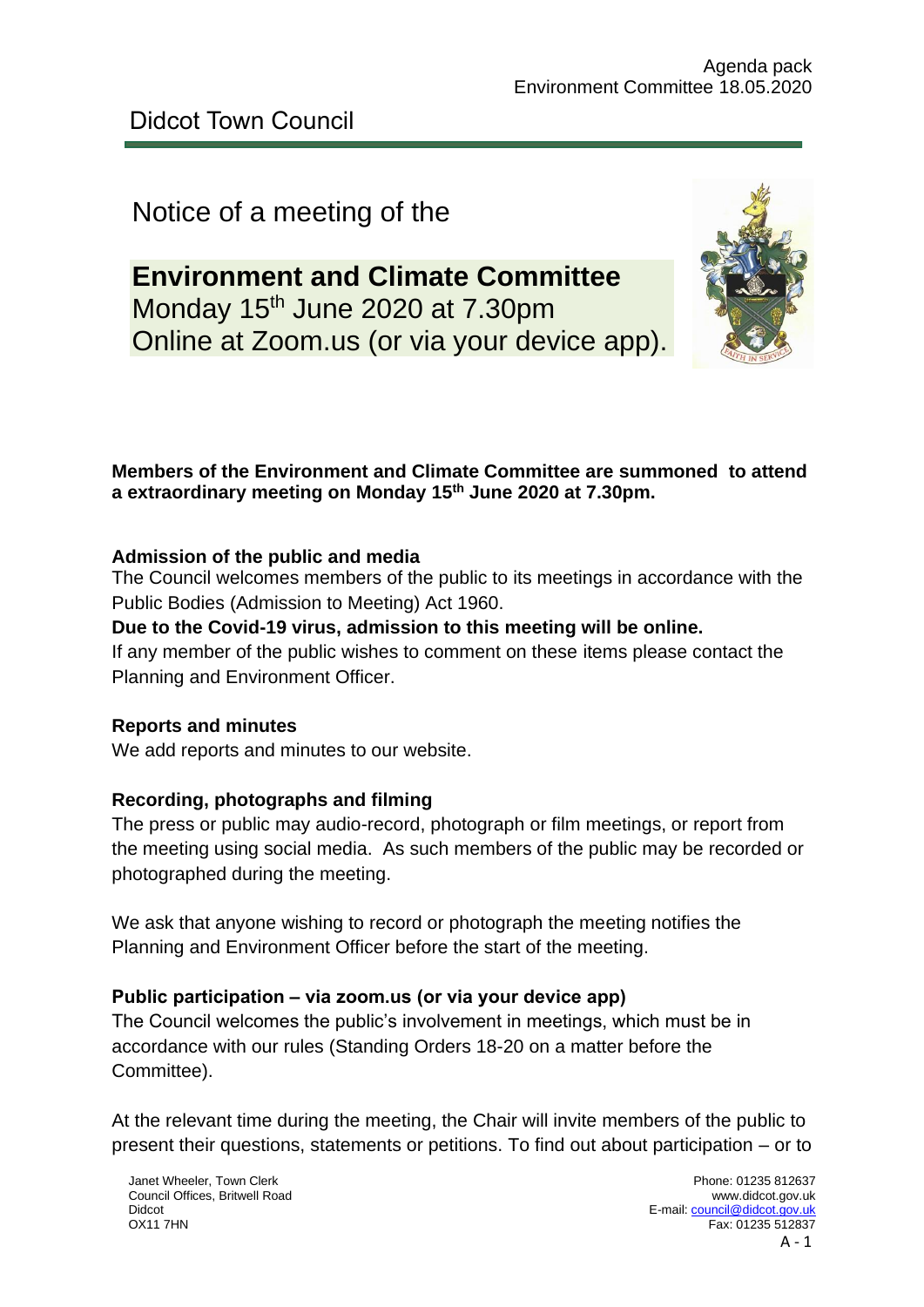view without speaking – please email the Planning and Environment Officer for details of how the join the meeting  $-$  Glangton @didcot.gov.uk or see the guidance below.

### **How to join the meeting using zoom.us**

Should any member of the public wish to join the meeting, please contact the Planning and Environment Officer by email [\(GLangton@Didcot.Gov.UK\)](mailto:GLangton@Didcot.Gov.UK) to request an invitation.

You will be provided with instructions on how to join the meeting. You will need to sign up to a Zoom account, which is free. You should use your browser to find **zoom.us**, then simply follow the instructions to sign up. Should you wish to make a comment rather than attend, please email the Planning and Environment Officer or any Committee Member prior to the meeting.

# **AGENDA**

- 1. To receive apologies.
- 2. To receive declarations of interest Members should declare any interests they may have on any item on this agenda in accordance with Didcot Town Council's Code of Conduct.
- 3. To approve the draft minutes of the meeting held via email on  $18<sup>h</sup>$  May 2020 (**attached**).
- 4. To consider the Scheme of Delegation to Committees.
- 5. To consider the Environment and Climate Terms of Reference.

Theolenler

Janet Wheeler, **Town Clerk** 9 th June 2020

# **Voting members:**

Cllr P Davies Cllr A Hudson Cllr A Macdonald Cllr D Macdonald Cllr D Rouane Cllr A Thompson Cllr C Wilson

**Nominated Substitute Members** Cllr J Durman Cllr M Khan Cllr A Sandiford Cllr M Walsh

Janet Wheeler, Town Clerk Council Offices, Britwell Road Didcot OX11 7HN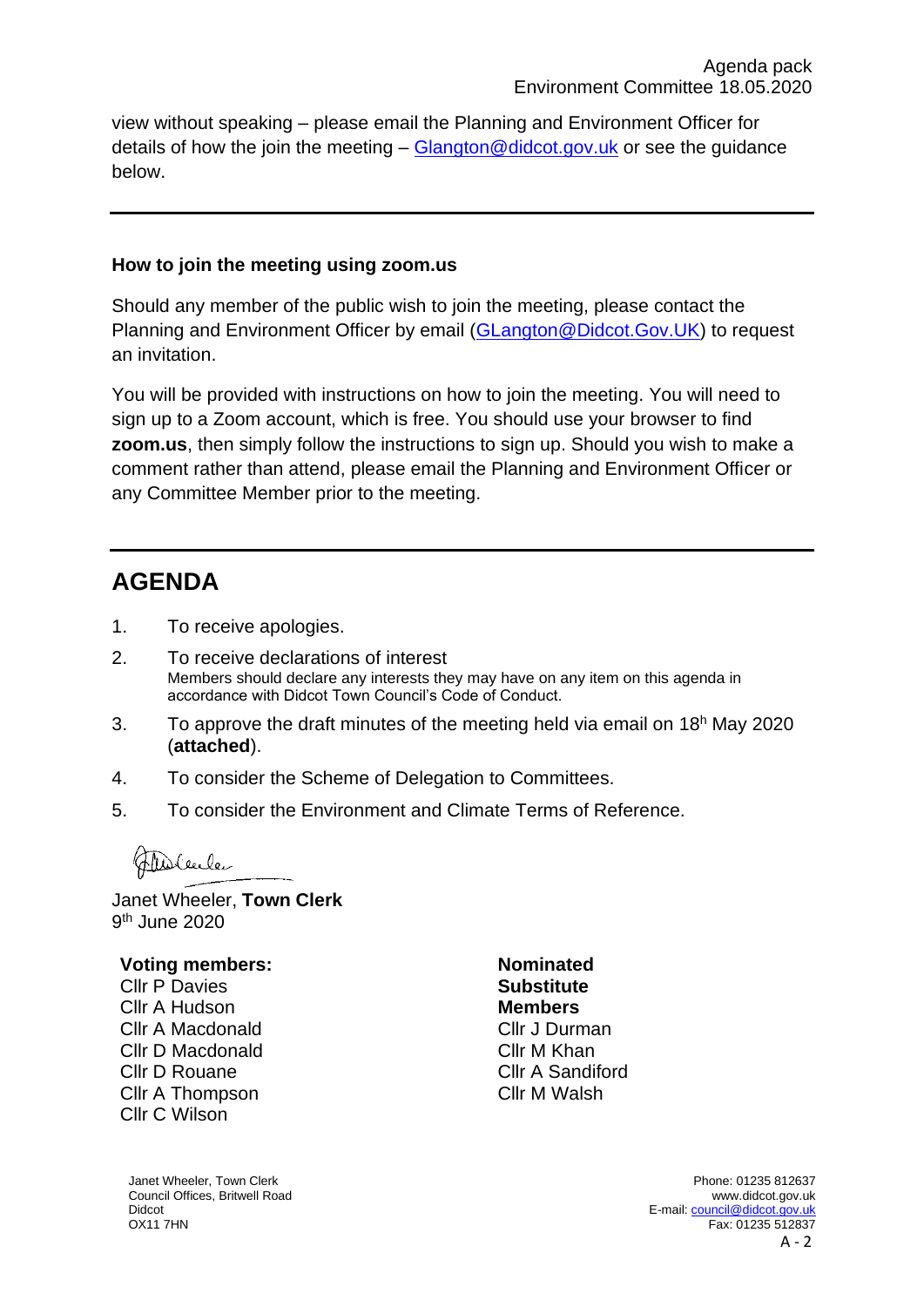

**Environment Committee** Monday 18<sup>th</sup> May 2020 at 7.30pm Online at Zoom.us

# **Minutes**

Note: These minutes are subject to approval as a true and correct record by the next meeting of this committee.

PRESENT

Councillors: P Davies. A Hudson. A Macdonald. D Macdonald. D Rouane. A Thompson. C Wilson.

Officers: Mrs J Wheeler (Town Clerk). Mr T Rudge (Outdoor Services Manager, OSM). Mr G Langton (Planning and Environment Officer, PEO).

Others: Two members of the public. Four Councillors who were not members of the Committee.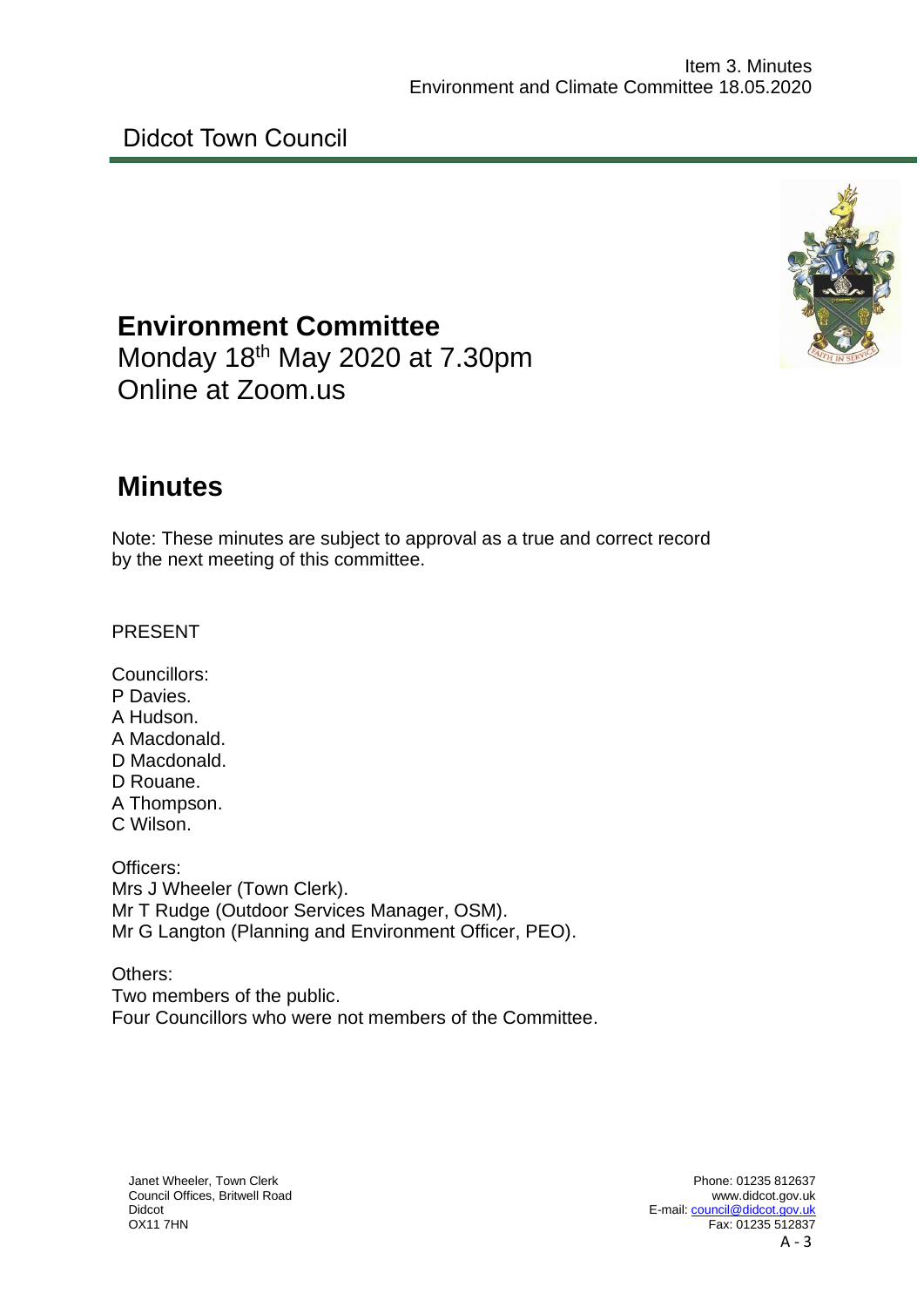## **1. To Elect the Chair of the Committee.**

Cllr D Macdonald, as the previous Chair of the Committee opened the meeting and, following her nomination, received at the Full Council meeting on the 4th May 2020, was proposed by Cllr Wilson as the Chair of the Committee. This was seconded by Cllr Hudson and unanimously agreed.

### **2. To elect the Vice-Chair of the Committee.**

Following their nominations, received at the Full Council meeting on the 4th May 2020, Cllr D Macdonald proposed Cllr A Macdonald, which was seconded by Cllr Hudson and Cllr Davies nominated himself as vice-chair and was seconded by Cllr Rouane. The Committee voted on the two proposed vice-chairs as follows:

Cllr A Macdonald's proposal received 4 votes in favour,

Cllr Davies' proposal received 2 votes in favour.

Cllr A Macdonald was duly elected as vice-chair of the Committee.

#### **Public participation**

Cllr D Macdonald proposed suspending standing orders to allow the attending members of the public to address the Committee, seconded by Cllr A Macdonald.

M Blackman brought the Committee's attention to the problems with litter bin capacity in Edmonds Park and the sorting of litter placed in those bins. She reported concern that much of the litter placed in those bins was recyclable and voiced her concern that the contents were all sent to landfill. M Blackman suggested that the Council investigate the installation of covered bins with separated general waste and recycling sections, such as are installed along the Broadway. She noted that, especially in the current circumstances being mindful of the need to socially distant, she did not like to touch lids of bins.

P Wilson, noting he was a wheelchair user, brought the Committee's attention to the condition of the path that connected Reed Street on Great Western Park (south) to Stubbings Land. He noted it was the most convenient route to the centre of the town and its facilities. Through the winter it had been very muddy and was all but impossible to cross and even though now dry was not a good surface, being rutted and uneven. He asked if the Committee could consider installing a path that enabled all users to traverse it effectively.

The Committee re-entered standing orders and Cllr D Macdonald proposed that the Committee amend the agenda to allow the items to consider the elements of the Outdoor Services Manager's report (15 on the agenda) that were relevant, and to consider the condition of connecting paths at Great Western Park (GWP) and existing amenities (14 on the agenda) to be considered first to enable the members of the public to listen to the deliberations.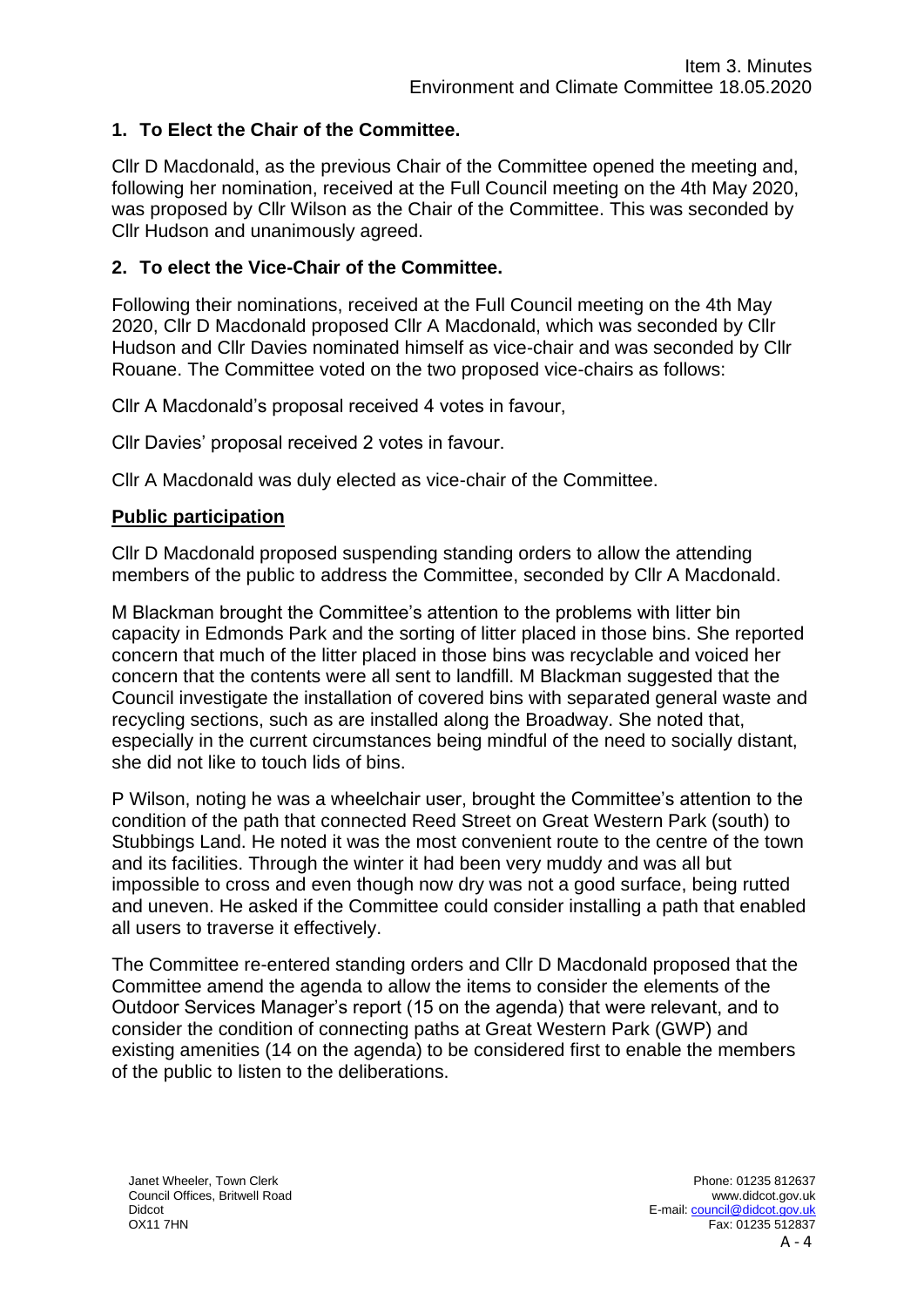## **3. To consider the Outdoor Services Manager's Report (selected elements).**

The OSM reported that the approximately 70 litter bins across the Town's amenity land and parks were emptied three times a week and that the waste collected was sent to a waste transfer station where he was assured it was sorted, cleaned where necessary and dealt with according to its recyclability. Cllr Rouane confirmed That the non-recyclable waste was incinerated to provide power for households in Oxfordshire. Cllr D Macdonald proposed, Cllr A Macdonald seconded and it was **resolved** to research the cost of replacing litter bins with larger, covered models.

#### **4. To consider the condition of the land at the connection paths laid at Great Western Park (south) and existing amenities**.

Cllr D Macdonald reported that the developer had approached the Council seek a view on whether the fence should be left open between the public open space developed at Reed Street and Stubbings Land, which the Council had agreed to leave open in anticipation of it becoming a desire path. The path connection was originally intended to be soft-surfaced but the developer amended the plans and the path was now hard-surfaced from Reed Street to the point it meets Stubbings Land. The Committee heard that residents were making use of the path to access the facilities of the Town by foot, bicycle and other non-vehicular means. The Committee noted it had not been the intention of the Council historically to run a path across Stubbings Land. Cllr Rouane proposed, Cllr D Macdonald seconded and it was **resolved** to undertake a project to research the possibility of installing one or more paths from the connection to the existing paths across Stubbings land by:

- a) Possible routes for the paths to be researched.
- b) A consultation exercise to be undertaken with local residents via social media.
- c) Funds be requested from the Community Infrastructure Levy by putting the matter before the Finance and General Purposes Committee for a resolution.

All members agreed.

# **5. To receive apologies.**

No member tendered their apologies

# **6. To receive declarations of interest**

Cllr Rouane declared a non-pecuniary interest in item 87, reporting that he was a shareholder on the Low Carbon Hub and in item 92, reporting he was a personal friend of the residents seeking permission to keep bees on an allotment at Mereland Road.

Cllr D Macdonald declared a non-pecuniary interest in item 87, reporting that she was a member of Sustainable Didcot.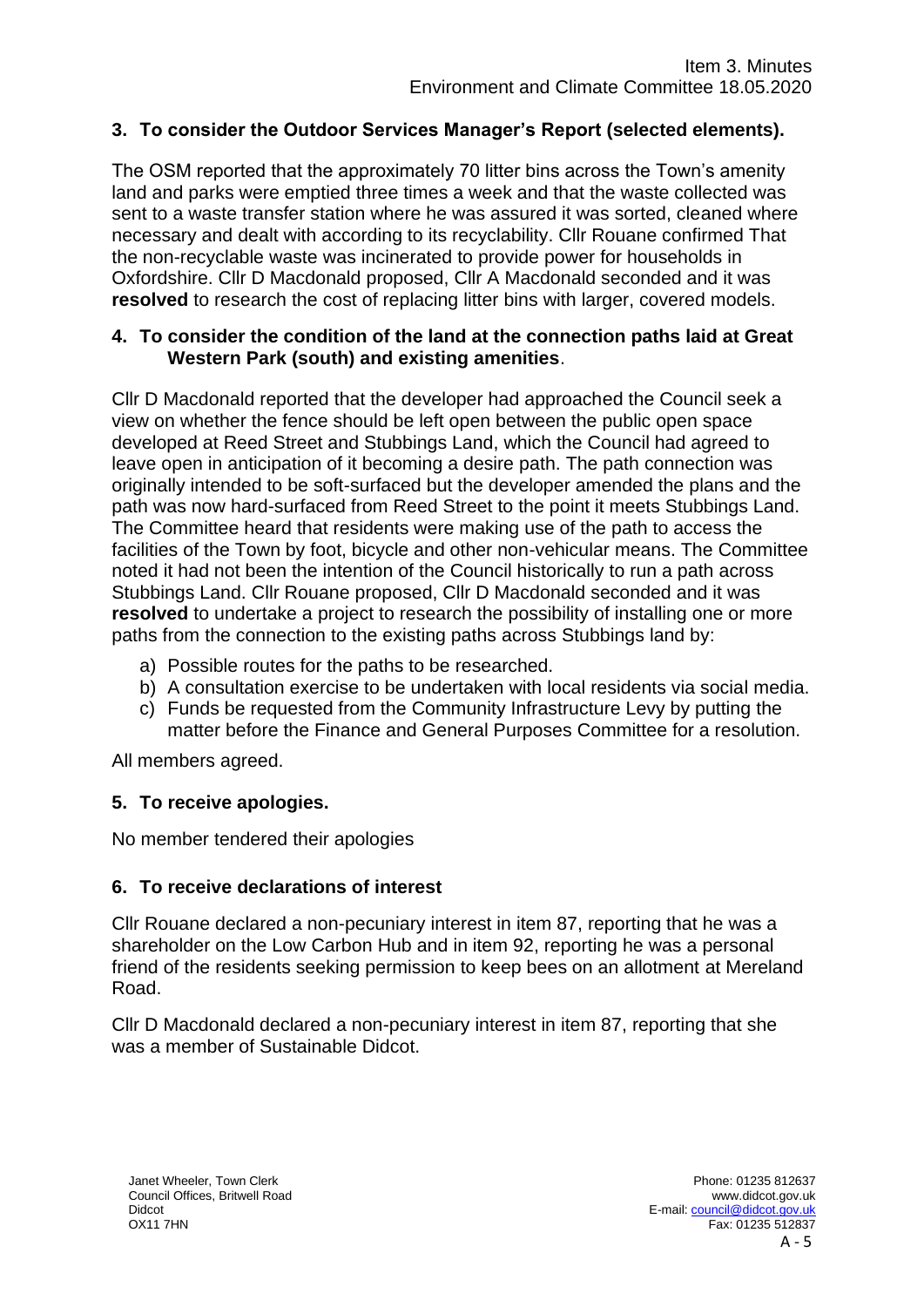## **7. To note the Scheme of Delegation to Committees.**

#### **8. To note the Environment and Climate Terms of Reference.**

Cllr D Macdonald proposed, Cllr Davies seconded and it was **resolved** to consider items 81 and 82 together. All members agreed.

Cllr Wilson proposed, Cllr D Macdonald seconded and it was **resolved** to postpone the consideration of the Committee's terms of reference, especially in the light of its title change and adoption of climate issues, to an extraordinary meeting of the Committee, to be held in order to present the reviewed terms of reference to Full Council for approval on 29<sup>th</sup> June 2020.

#### **9. To note the draft minutes of the meeting held via email on 20th January 2020.**

Cllr D Macdonald proposed, Cllr A Macdonald seconded and it was **resolved** to approve the minutes as a true and correct record of the meeting.

#### **10.To confirm the agreed points from 23rd March 2020.**

Cllr Macdonald proposed, Cllr Wilson seconded and it was **resolved** to approve the notes as an accurate representation of the decisions made.

#### **11.Questions on the minutes and review the progress report.**

The Committee noted the report. Cllr Hudson reported that the bus shelter on Barnes Road had been installed.

#### **12.To consider and note the financial statements and budgets (FY2019-20).**

The Committee noted the statements and budgets.

#### **13.To note the Letter received from Sustainable Didcot.**

The Committee noted the letter.

#### **14. To consider if Didcot Town Council should take forward research into a 20mph zone for the town.**

Cllr Davies introduced the item, noting the results of a poll he had carried out on social media, which had reached 4227 people, and received 842 votes, approx. 39% being in favour of the Town becoming a 20mph zone and 61% were in favour of retaining the current speed limits. Cllr Davies suggested that Didcot could be offered as a pilot area to the County Council. And reported that his inspiration was central government's proposals as contained in the Traffic Management Act 2004: network management in response to COVID-19, with the expectation that local authorities would make significant changes to their road layouts to give more space to cyclists and pedestrians. Cllr Davies further noted that the Council could exert pressure on the County Council to complete the pedestrian crossing at Mersey Way.

Cllr Rouane noted his sympathy with the concept of a 20mph limit but considered that congestion already slowed traffic considerably. He considered that non-vehicular transport would have to be promoted and increased at the same time as reducing the speed limit.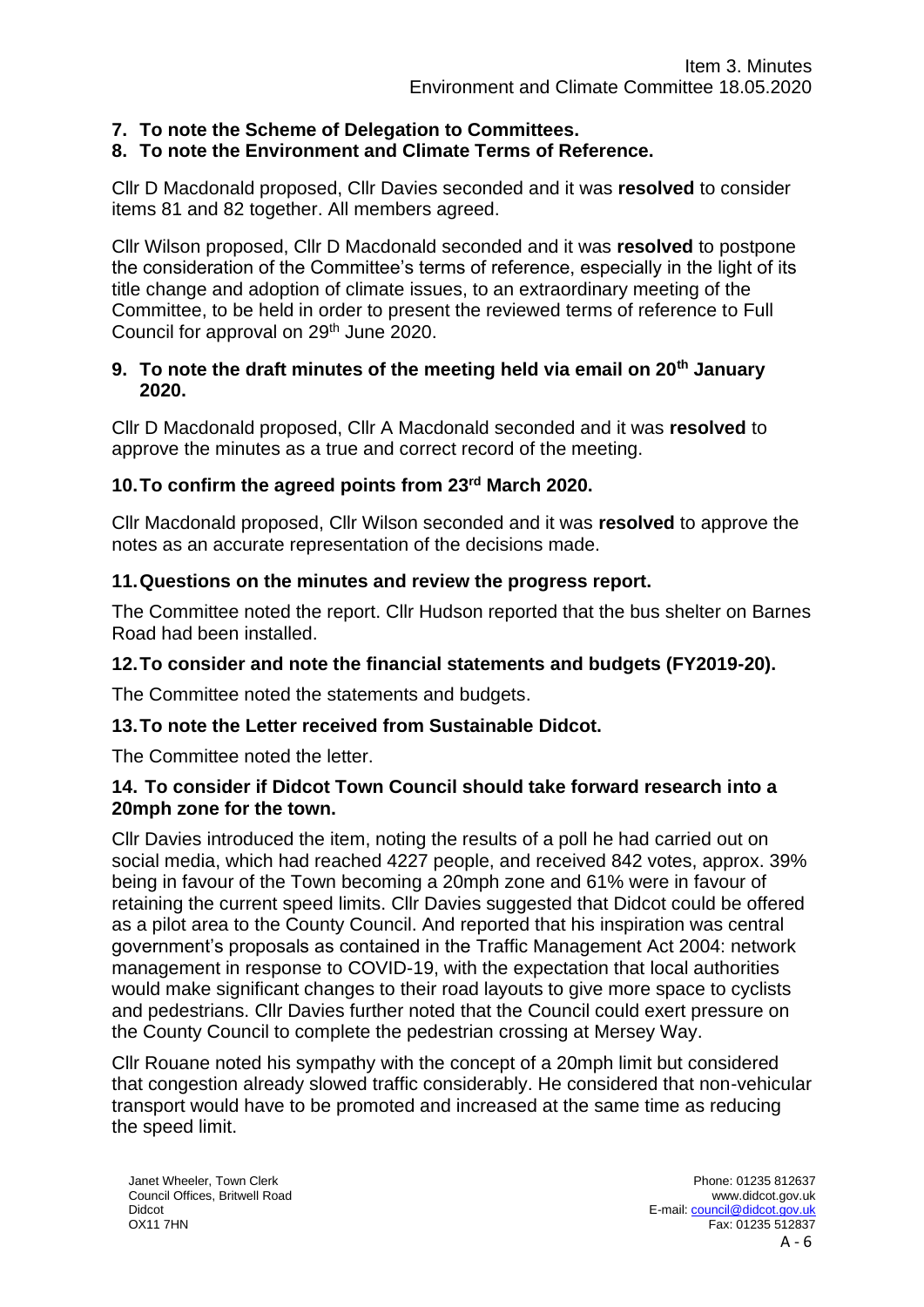Cllr Wilson noted her appreciation of Cllr Davies efforts and considered the number of responses received to be positive. She agreed it appeared to be pro-car use and considered some routes should not be considered for a reduction. She considered a temporary change in response to the government guidance rather than a costly permanent change and thought a Traffic Advisory Group could be called before the Full Council meeting in June.

Cllr Hudson was concerned that in Oxford the police had trouble enforcing the speed limits and that many drivers found driving at 20mph too distracting, thus making it more dangerous. His view was that the 30mph limit should be retained.

Cllr A Macdonald considered a town-wide survey would be needed to consider changing road layouts in order to make walking and cycling easier and considered that Full Council would need to consider the matter, it being one of policy.

Cllr Rouane proposed, Cllr Thompson seconded and it was **resolved** to actively support any action that Oxfordshire County Councillors could undertake on the Town's behalf in this regard. All members agreed.

### **15.To consider the matters raised in the Edmonds Park Pavilion report.**

Cllr Macdonald introduced the item reporting that members of the Council had met via Zoom.is with architects from RPA and that the Committee had to consider the two outstanding items.

a. Regarding the question '*Should there be one club room space, or should there be further lettable community rooms?*', Cllr Macdonald proposed, Cllr Hudson seconded and it was **resolved** to confirm that the facility building should have smaller 'break out' rooms in addition to the main clubroom.

b. Regarding the question '*Should there be lettable office space as part of the building?*', Cllr Macdonald proposed, Cllr Davies seconded and it was **resolved** to confirm that the facility building should not have dedicated lettable office space.

# **16.To consider the Outdoor Services Manager's Report (remaining elements).**

The Committee heard that:

- all outdoor staff were now back at work, if available, so maintenance tasks would some return to schedule
- there would be no wildflower planting this year as the window had been missed due to the Coronavirus lock-down
- the Council had worked with SODC regarding the sprayed markings at the entrances to public parks reminding the users of the need to maintain social distancing. The Council had received feedback, both positive and negative regarding the markings
- the tennis courts had been reopened in line with government advice
- the Council cemetery had received 15 burials and 6 interment of cremated remains since January 2020, there had been 4 burials and 1 interment on the previous week and 2 burials had been booked for the coming week. The OSM confirmed that the cemetery had space for 354 further burials and 150 further interments of cremated remains. If needed there was space for approximately 250 further
- Janet Wheeler, Town Clerk Council Offices, Britwell Road Didcot Phone: 01235 812637 www.didcot.gov.uk E-mail[: council@didcot.gov.uk](mailto:council@didcot.gov.uk) • all site events had been cancelled unto and including the end of June 2020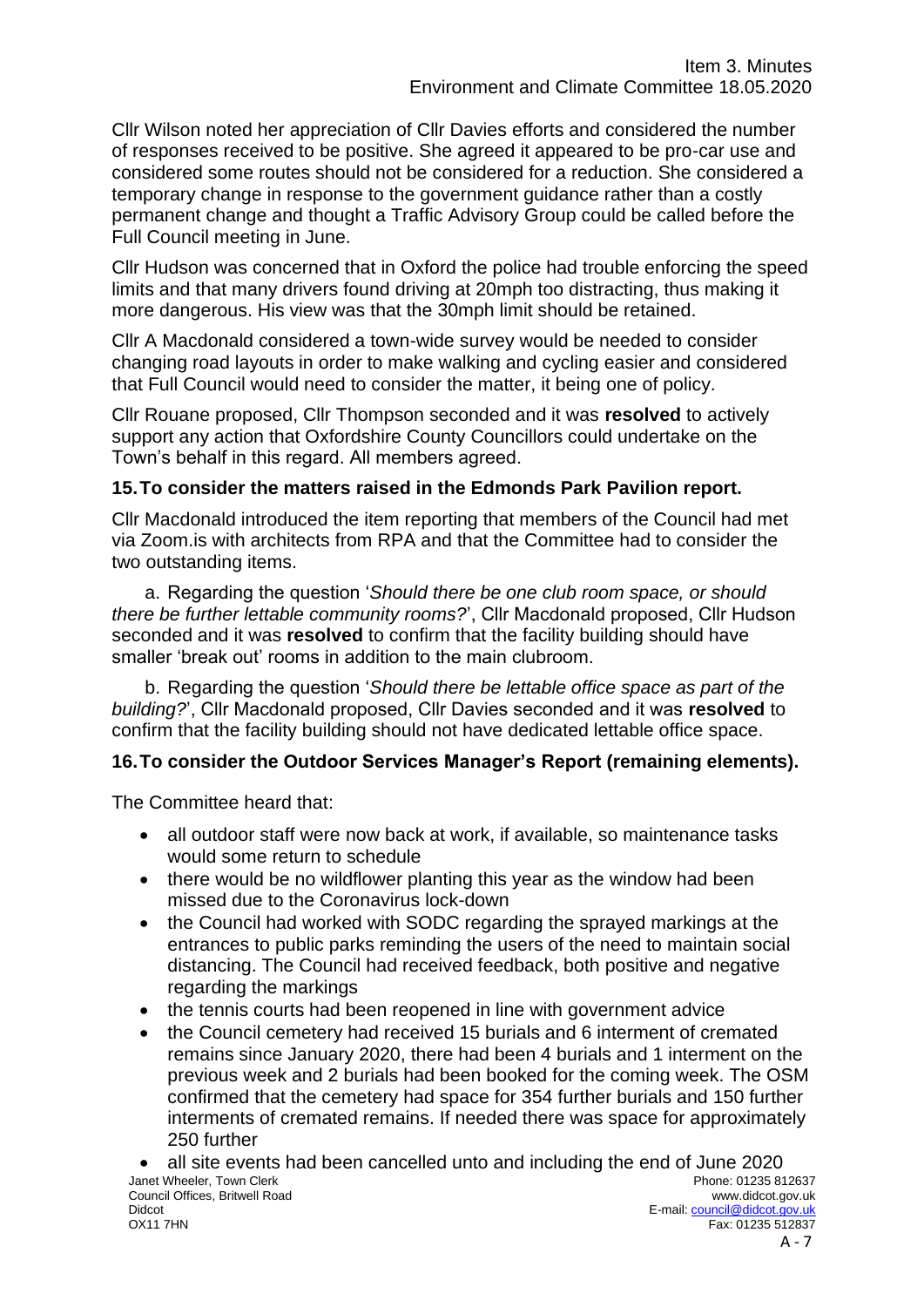- that security measures were required to prevent another temporary encampment of travellers accessing the field. The most recent had resulted in a cost of £11,421 for security and resultant clean-up at Edmonds Park. The carpark gate had remained locked since
- the quote received for the repair of the play equipment at Edmonds Park would be compared with others received
- in line with government advice, Ladygrove Lakes could be reopened for members to fish. There was some indication that the water level had once again begun to drop and that this would be monitored.

Cllr D Macdonald proposed, Cllr A Macdonald seconded and it was **resolved** to repair the play equipment at Edmonds Park. All members agreed.

Cllr D Macdonald proposed, Cllr A Macdonald seconded and it was **resolved** to seek quotes for the installation of a suitable barrier at Edmonds Park car park. All members agreed.

Cllr D Macdonald proposed, Cllr Wilson seconded and it was **resolved** to open Ladygrove Lakes for members to fish at the earliest opportunity. All members agreed.

# **17.To note verbal updates from the Councillors' working group for Tyne**

### **Avenue.**

Cllr Roaune reported that he had met with representatives of Didcot Town Football Club and the constituency MP on 29<sup>th</sup> February 2020 where they discussed the boundary in question and the relationship between the Football Club and the Town Council. He shared a report from this meeting with the members.

At the meeting, the exact location of the boundary was discussed. DTFC believed, from original drawings that the boundary of land and thus responsibility was not at the pavement edge but along the tree line. The Club was willing to work with the Council to jointly agree a boundary line, thus formalising the responsibility for maintenance.

Cllr Rouane reported that the Club had closed a path through its land because dog walkers had not been clearing up after their animals, leading to fines for fouled pitches from the Football Association.

He reported that DTFC were disappointed that the relationship with the Council had not been better over the years but that the Club had felt the meeting was positive and would hopefully will allow more open dialogue in the future.

The Committee noted that the trees along Tyne Avenue had been pollarded by Oxfordshire County Council, that Thames Water had not yet made the drain access cover safe, simply laid a slab over it and that the ground level vegetation and grass would need cutting again soon as the growing season had started.

The OSM noted concern over the insurance of Council staff whilst working on this land and that currently they Council cut the first 2 metres from the pavement boundary.